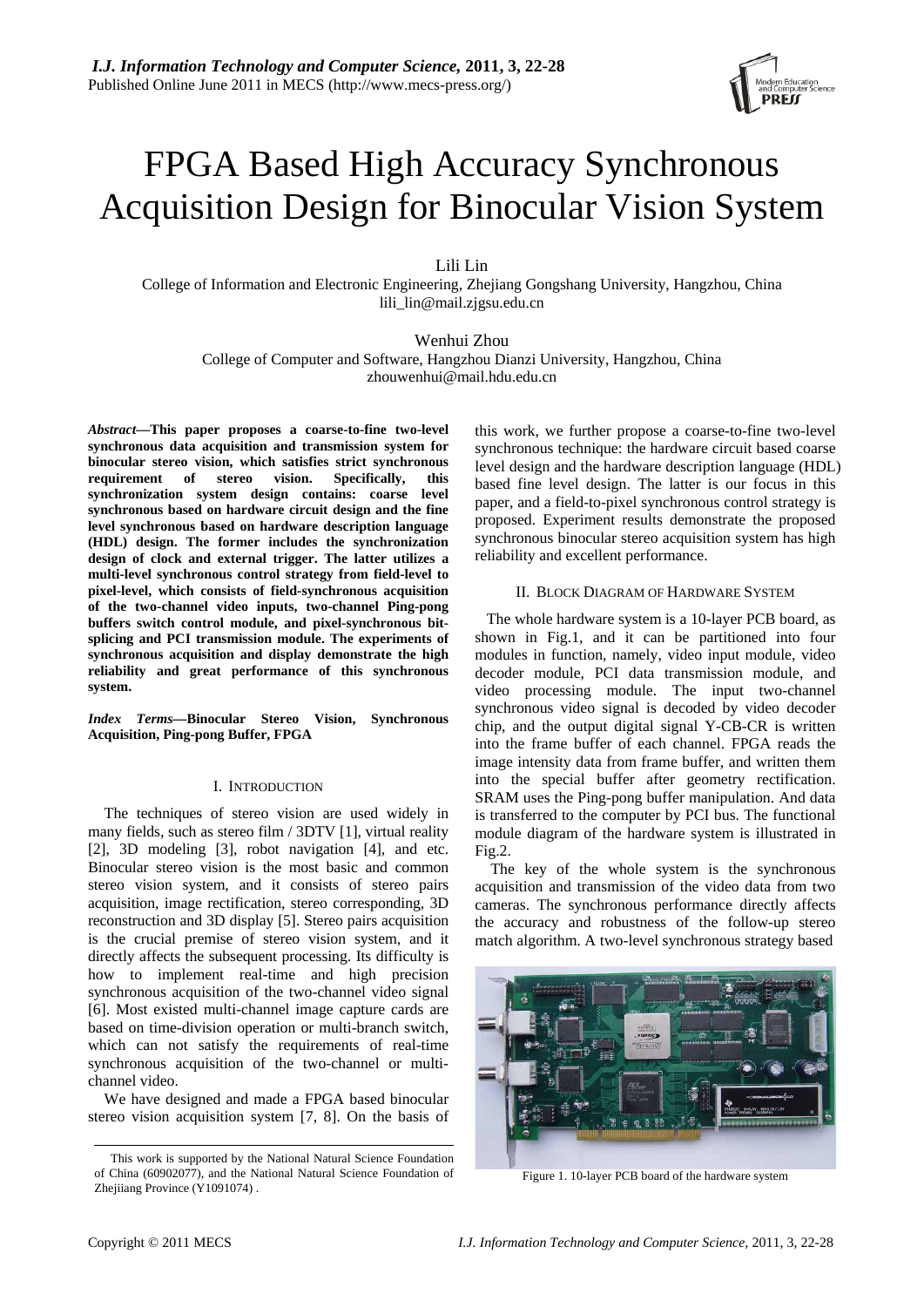

Figure 2. Block diagram of functional modules

on software and hardware is proposed in this paper, and can achieve accurate synchronous acquisition and transmission in pixel-level.

## III. DESIGN DIAGRAM OF TWO-LEVEL SYNCHRONOUS **SCHEME**

The two-level synchronous scheme consists of video decoder chips and its controller, clock synchronous circuit, SRAM and its Ping-pong buffer control, and PCI bus controller.

NXP Semiconductors' SAA7115 [9] video decoder chip is selected in our design, because it is a 9-bit video decoder with adaptive PAL/NTSC Comb Filter and a high performance scaler. It can realize horizontal and vertical down-scaling and up-scaling to randomly sized window. It supports multiple video standards, and can realize the control of intensity, contrast, and saturation. FPGA chip is Altera Company's Stratix<sup>TM</sup> EP1S25F780 [10]. It has about 25 thousands logic units, 1899K bits on-chip RAM and eighty 9-bit×9-bit hardware multipliers, so it satisfies the requirements of most stereo acquisition processing. Four 256K×16-bit SRAM chips CY7C1041CV33 of Cypress Company are selected as Ping-pong buffer. PCI bus controller is the PLX Company's 32-bit PCI 9054 [11], which is compatible with PCI v2.2 specification. It has advanced data pipeline architecture and two dependent DMA channels. Its local bus clock and the burst transmission speed can achieve 50MHz and 132MB/s, respectively. In our hardware platform, the image transmission speed is about 46MB/s.

The main contribution of this paper is to propose a coarse-to-fine two-level synchronous acquisition system, which includes the synchronous designs of hardware circuit and HDL, and the diagram is shown in Fig.3. Hardware circuit synchronization is to implement the input clock synchronization of two-channel video decoders and the external trigger synchronization. While the HDL synchronization is to implement the fieldsynchronous acquisition of the two channels video inputs, two-channel Ping-pong buffer switch control module, and pixel-synchronous bit-splicing and transmission.

## IV. SYNCHRONOUS DESIGN OF HARDWARE CIRCUIT

The synchronous design of hardware circuit includes two video acquisition channels, clock synchronous circuit, and two Ping-pong buffer channels. The hardware diagram and the clock synchronous circuit are shown in Fig.4.

To ensure the synchronous decoding of the twochannel video signal, two video decoders SAA7115 have the same configuration parameters. The image resolution is 320×240, and the video decoding data format is YCrCb 4:2:2. Four SRAMs are divided into two group buffers and used as Ping-pong buffers for video acquisition. Synchronous switch control strategy is adopted between the two group Ping-pong buffers.

By zero delay buffer CY2305, clock synchronous circuit divides the output of crystal oscillators into two synchronous clocks, which are used as the input clocks of two SAA7115 chips. To reduce the delay offset between these input clocks, the matched length rules must be kept during the clock routing.

## V. SYNCHRONOUS DESIGN OF HDL

The aim of HDL synchronous design is to implement the field-to-pixel synchronization. Following the modular design idea, the HDL synchronous system can be partitioned into field-synchronous acquisition module, two-channel Ping-pong buffer switch control module, and pixel-splicing and transmission module. Each module is described by Verilog HDL, and the online timing logic verification is done by the online logic analyzer embedded in the Quartus II. For the module whose timing logic is difficult to observe online, we use the ModelSim to perform function simulation.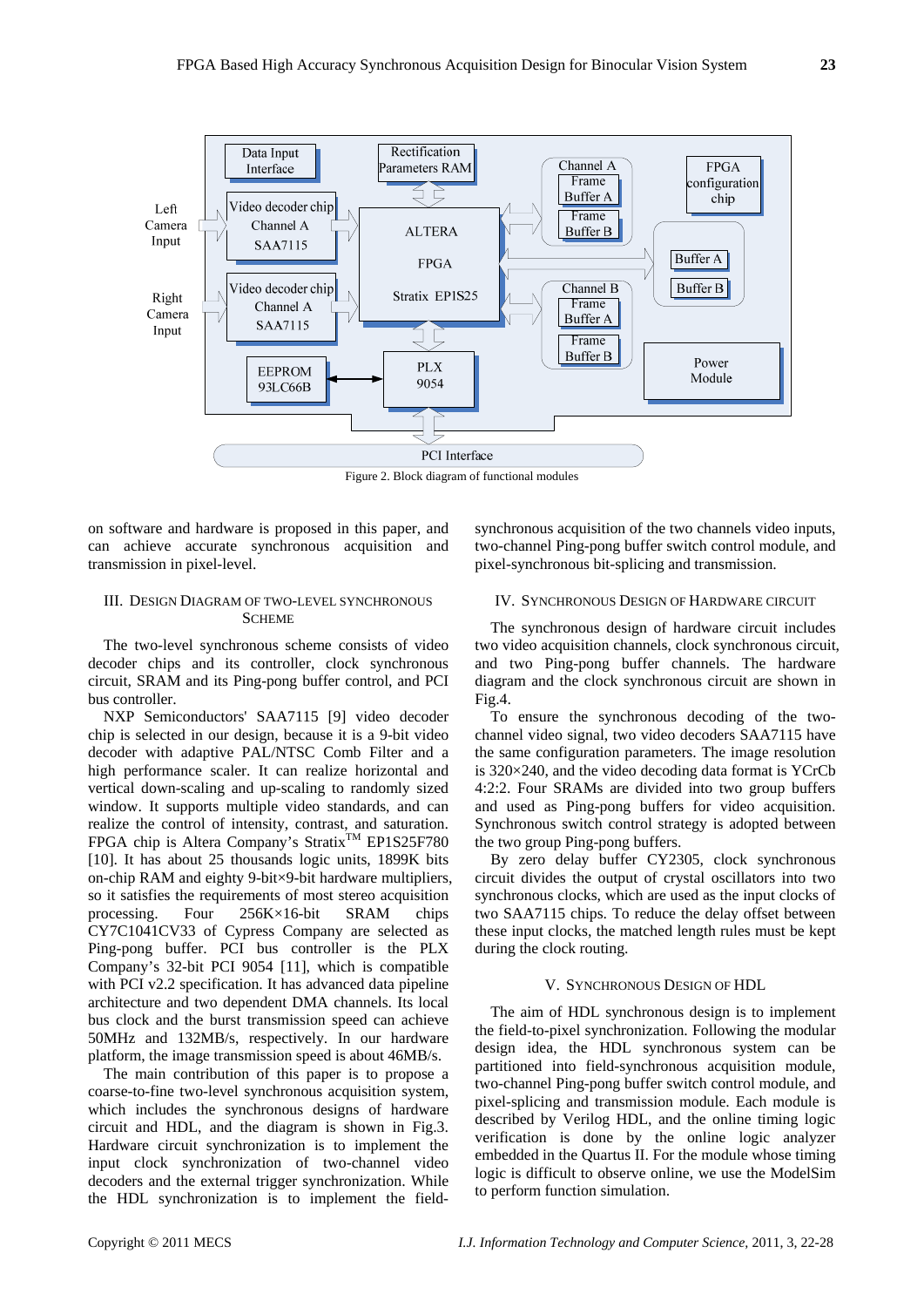

Figure 3. Diagram of the synchronous acquisition system Signal Flow



Figure 4. Diagram of hardware system and the clock synchronous circuit

#### *A. Field-synchronous acquisition module*

 In this module, two-channel video data are acquired field-synchronously, and written into the corresponding buffers. The output pixel clock of SAA7115 is used as sampling clock. When the field synchronization signal of SAA7115 is valid, the two-channel video data are captured and written to the buffers simultaneously. After capturing a field of video data, Ping-pong buffer switch is performed according to the synchronous signal RAM\_RWEN of the two-channel Ping-pong buffer switch control module, and waiting for the synchronization signal of next field. Repeat this process until the field-synchronous acquisition of the two-channel video is finished.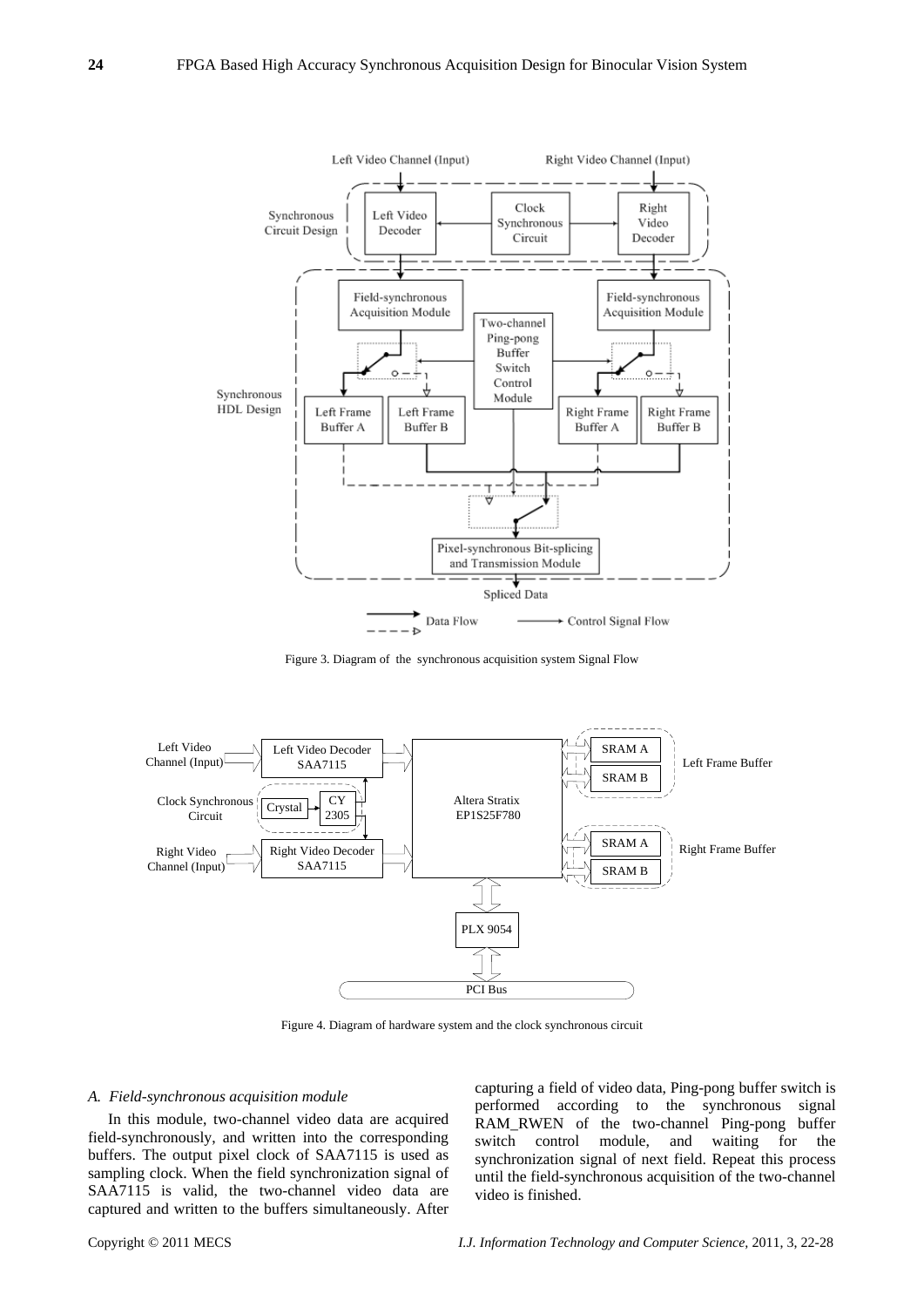When video data are written into the buffer, the  $YC<sub>b</sub>C<sub>r</sub>$ data of each output pixel of SAA7115 are spliced to a 16 bit data and written into the Ping-pong buffer, where  $C_b$ or  $C_r$  is written in the upper-byte, and Y in the lower-byte. Fig.5 is the timing logic of writing video data to buffer, captured by the Quartus II TimeQuest timing analyzer. When the data valid signal S7115A\_IDQ is enabled, the data bus S7115A\_IPD has four 8-bit valid data (two pixels). Namely,  $C_b=0x7FH$ , Y=0x19H, and C<sub>r</sub>=0x82H,  $Y = 0x13H$ . The spliced data 0x7F19H and 0x8213H are written to address  $0x12BFFH$  and  $0x12C00H$ , respectively. At the end of the current field signal, the synchronous signal RAM\_RWEN is inverted to perform Ping-pong switch. In Fig.6, LCCDA NCE, LCCDA\_NOE and LCCDA\_NWE are chip-selection, read enable, and write enable signals, respectively. They are all low voltage effective.

The interface program of SAA7115 is followed.

--read data from the left camera 7115A\_Reg[].d = 7115A\_IPD[]; 7115A\_Reg[].clk = 7115A\_ICLK; 7115A\_Reg[].ena = 7115A\_IDQ & 7115A\_IGPH & 7115A\_IGPV & 7115A\_IGP0; --assemble SAA7115A's data and SAA7115B's data into 16-bit at next 7115A\_ICLK LeftCCD Reg $[1.d =$ (LeftCCD\_Reg[7..0],7115A\_Reg[]);LeftCCD\_Reg[].clk  $= 7115A$  ICLK; LeftCCD\_Reg[].ena =  $7115A$ \_IGPH &  $7115A$ \_IGPV & 7115A\_IGP0;

## *B. Two-channel Ping-pong buffer switch control module*

The design of Ping-pong buffer can satisfy the requirements of pipeline acquisition, transmission and real-time processing of videos. For the two-channel video

acquisition, this paper proposes the two-channel Pingpong buffer architecture and the synchronous Ping-pong control module. The synchronous switch and control of two-channel Ping-pong depend on the synchronous signal RAM\_RWEN.

Two-channel Ping-pong buffer switch control module is the core of binocular vision synchronous acquisition and transmission. As shown in Fig.3, this module controls the two-channel Ping-pong switch by the synchronous signal RAM\_RWEN, and ensures the switch from coarse field-synchronization to fine pixelsynchronization in the Ping-pong buffer.

In practical system, it is difficult to achieve accurate field synchronous. The generation of RAM\_RWEN is the key of the whole synchronous control. Since the external trigger of clock synchronization and field synchronization is guaranteed by the hardware circuit synchronous design, we only need detect the descend edge of the field end signal, and take it as the flip trigger signal of RAM\_RWEN.

Because the time scope observed by the Quartus II online logic analyzer is limited and the difference between the delays of actual two-channel field synchronous signal is bigger, it is hard for online logic analyzer to simultaneously observe the descend edge of the two-channel field synchronous signal. This paper uses ModelSim to perform the timing logic simulation of this module, and the timing is shown in Fig.4. When the descend edges of the left and right channel field synchronous signal S7115A\_IGPV and S7115B\_IGPV are detected, the corresponding flags AFLAG and BFLAG are set to high voltage, then the Ping-pong switch control signal is inverted, and AFLAG and BFLAG are set to low voltage to wait for the next field switch.



Figure 6. Simulation timing of two-channel Ping-pong buffer switch control module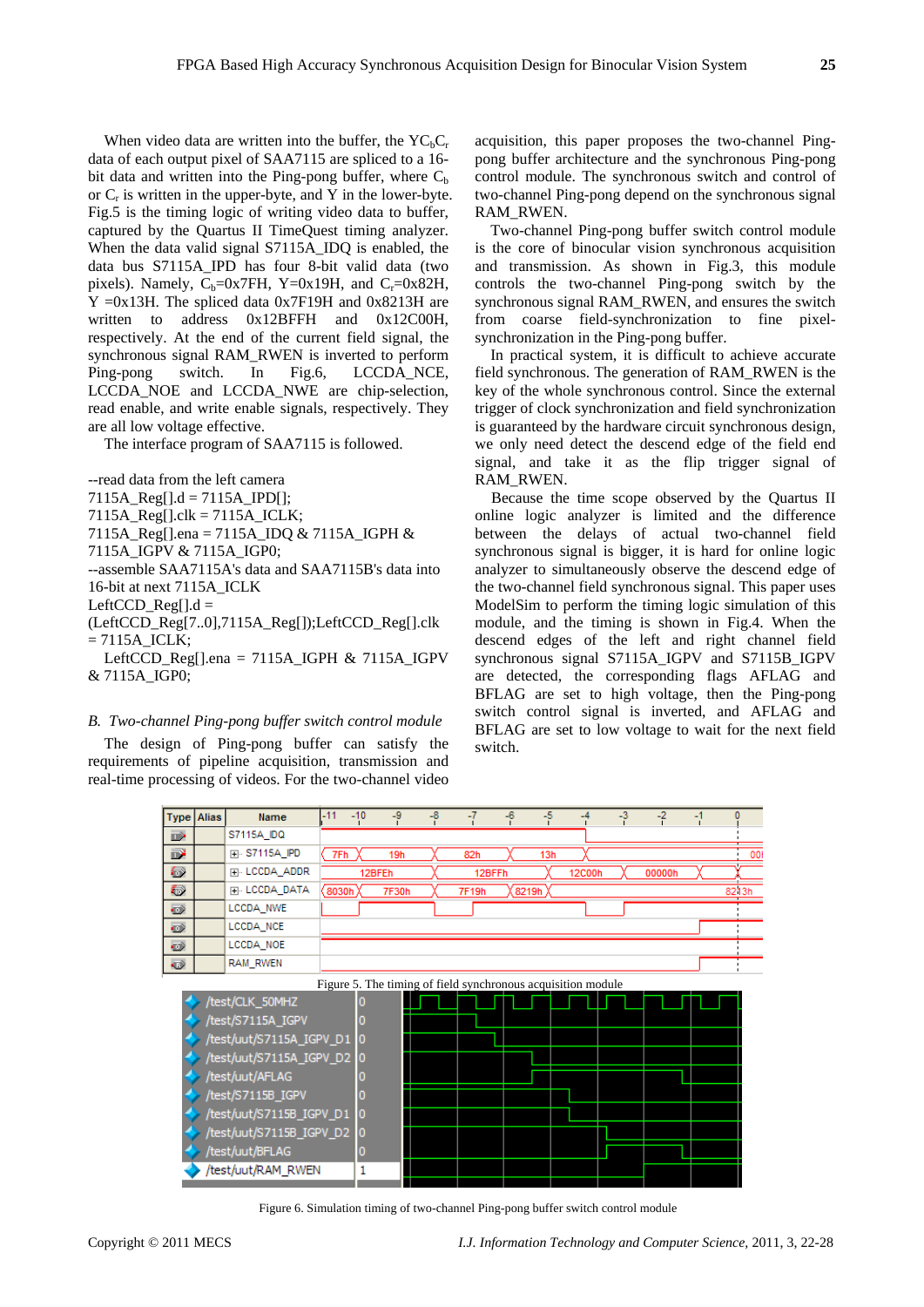To guarantee the stable detection of the descend edge of field signal, the deburring design is used in this module. Take the descend edge detection of left channel field signal S7115A\_IGPV for example, there are two delay registers S7115A\_IGPV\_D1 and S7115A\_IGPV\_D2, and they are assigned values on the rising edge of system clock to implement one and two clock delays, respectively. When the rising edge trigger detects the value of S7115A\_IGPV\_D1 and S7115A\_IGPV\_D2 are 1and 0, respectively, the flag bit AFLAG is set to high.

#### *C. Pixel-splicing and transmission module*

The synchronous pixel-splicing of the two-channel video data is implemented in this module, and the spliced 32-bit data flows are transmitted to the computer by PCI bus. When transmission module receives the read request signal from PCI 9054, FPGA selects the corresponding SRAM in Ping-pong buffer to read according to the synchronous signal RAM\_RWEN. Two-channel 16-bit data are read out from the same address of the twochannel buffer, and are spliced into 32-bit data, where the

left and right channel video data are the low 16-bit and high 16-bit, respectively. Since the data are read out from the same address, the two-channel 16-bit data have the same image coordinate, and thus realize the pixel level synchronous transmission of the two-channel video.

 To make it easy to incorporate the subsequent image rectification and match algorithms, this paper utilizes the finite state machine to accomplish the read-write timing, as shown in Fig.7.This state machine has seven states, and they are idle, start, single cycle start, single cycle termination, burst start, burst waiting, and burst termination. These seven states are corresponding to the idle, start, single transmission pattern waiting, single transmission pattern termination, burst transmission pattern waiting, burst transmission pattern repetition, burst transmission pattern termination, respectively. NADS and NBLAST signals are valid address signal and the burst last transfer signal, respectively. They are asserted by PCI 9054, and low voltage effective.

And the AHDL program of the state machine is listed below.



Figure 7. Read and write state machine of PCI 9054

| <b>Type Alias</b>    | Name          |           |        |           | A |           |          |
|----------------------|---------------|-----------|--------|-----------|---|-----------|----------|
| $\overline{\bullet}$ | RAM RWEN      |           |        |           |   |           | ******** |
| D                    | <b>LHOLD</b>  |           |        |           |   |           |          |
| ø                    | LHOLDA        |           |        |           |   |           |          |
| $\Rightarrow$        | <b>NLWR</b>   |           |        |           |   |           |          |
| D                    | ⊞-LA          | 00000h    | 00001h |           |   | 00002h    |          |
| D                    | <b>NADS</b>   |           |        |           |   |           |          |
| D                    | <b>NBLAST</b> |           |        |           |   |           |          |
| Ð                    | ⊞⊹ LD         | 91108013h |        | 00000000h |   | 8015809Dh |          |
| ωÞ                   | NREADY        |           |        |           |   |           |          |

Figure 8. The read timing of PCI 9054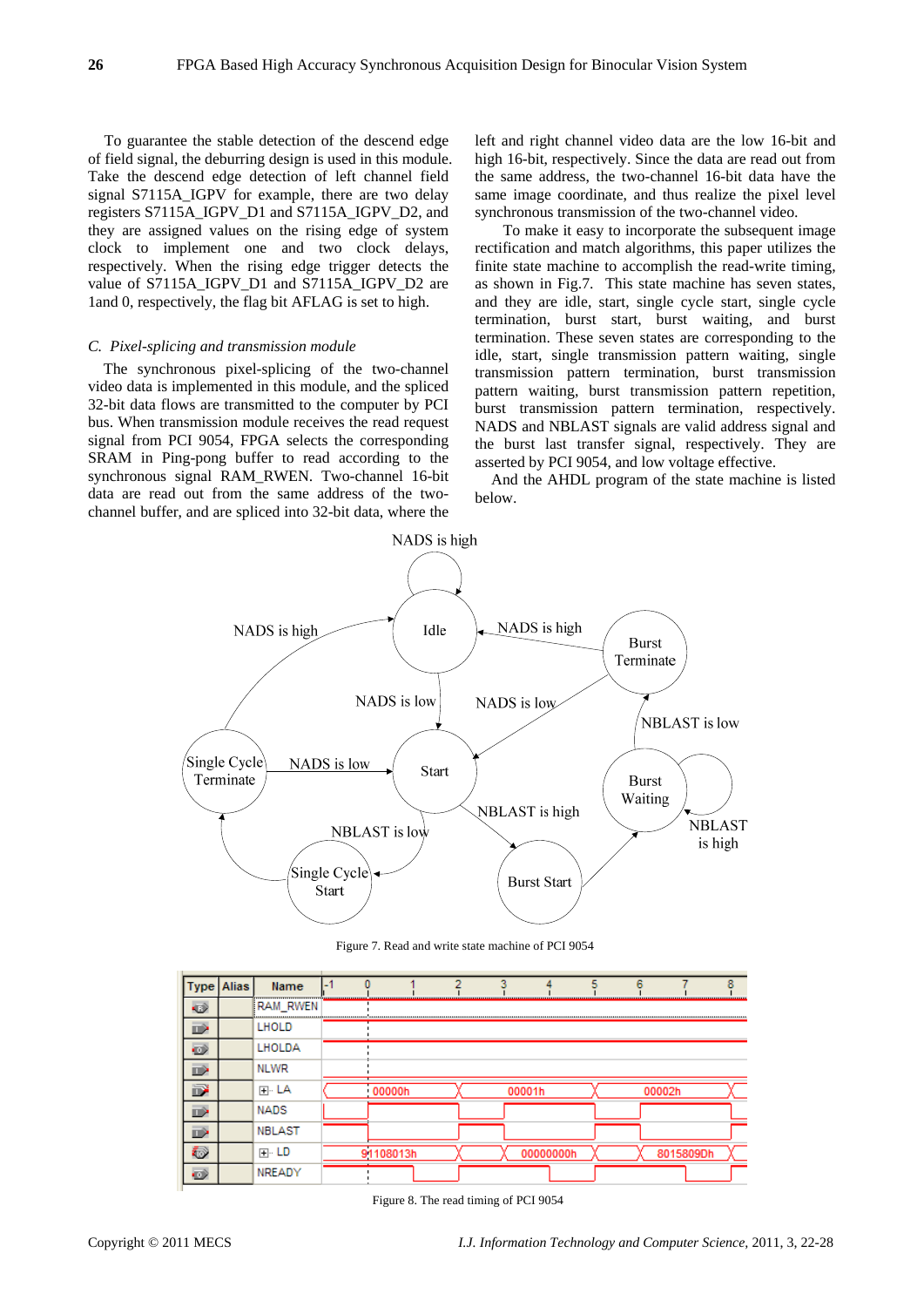PCIState.clk = CLK\_50MHz; PCIState.reset = !9054\_NLRESETo; case PCIState is when  $S_PCI$  Idle  $\Rightarrow$ if(!9054\_NADS) then  $PCIState = S$  PCI Ready; else  $PCIState = S$  PCI Idle; end if; when S\_PCI\_Ready => if(!9054\_NBLAST) then PCIState = S\_PCI\_Single; elsif(9054\_NBLAST) then PCIState = S\_PCI\_BurstReady; else  $PCIState = S$  PCI Idle; end if; when  $S_PCI_Single$  =>  $PCIState = S$   $PCI$   $End$ : when S\_PCI\_BurstReady => PCIState = S\_PCI\_Burst; when S PCI Burst  $\Rightarrow$ if(!9054\_NBLAST) then PCIState = S\_PCI\_BurstEnd; else  $PCIState = S$  PCI Burst; end if; when S\_PCI\_BurstEnd  $\Rightarrow$  $PCIState = S$  PCI End; when S PCI  $End \Rightarrow$ if(!9054\_NADS) then PCIState = S\_PCI\_Ready; else  $PCIState = S$  PCI Idle; end if; when others  $\Rightarrow$  $PCIState = S$  PCI Idle; end case

The PCI read timing logic captured by the Quartus II online analyzer is shown in Fig.8, where LHOLD is asserted by PCI 9054 to request the local bus. LHOLDA is request acknowledge signal. When PCI 9054 receives LHOLDA, it drives the bus and continues the transfer.

NLWR is PCI write/read control signal. It asserted high for read, and asserted low for write. NREADY is read / write data bus valid signal, it is asserted low for valid data will be present on the bus LD.

#### VI. EXPERIMENTS AND RESULTS

We carried out two set experiments to verify the performance of the synchronous system designed by us, and the hardware platform is the self-made binocular stereo vision capture card shown in Fig.1.

The first set of experiment is to synchronously acquire binocular stereo video and display them on the LCD screen. The video display speed equals the frame rate of binocular video acquisition, and is 25 frames per second. The spliced 32-bit data are transmitted to the computer by PCI bus. Then the computer program retrieves the left and right images from the high 16-bit data and the low 16-bit data, respectively.

In Fig.9, (a) and (b) are the left and right image pairs captured at the same time. Experiment results indicate the acquired left and right images at any time are the same frame of the left and right video.

The second set of experiment is to capture a CRT display whose refresh rate is 60Hz in binocular synchronous fashion. Since the CRT display is progressive scanning, the scan frequency and sampling frequency are mismatched. Therefore, a highlight horizontal scroll bar caused by the fly back of electron gun can be observed in the captured video sequences. Experiment results demonstrate the highlight scroll bars always locate at the same position in the left and right images captured at any time, as illustrated by Fig.10.

The above experiment results demonstrate the proposed pixel level binocular synchronous acquisition and transmission system possess high reliability and good performance.

The work of this paper is the premise and guarantee of the implementation of embedded binocular stereo vision system. In this paper, we use the modular design method, which make it easy to incorporate subsequent module, such as geometric rectification, stereo match, and etc. Future work will focus on implementing FPGA based stereo vision modules.

#### **REFERENCES**

- [1] O. Schreer, C. Fehn, N. Atzpadin, etc. "A Flexible 3D TV System for Different Multi-Baseline Geometries," *IEEE International Conference on Multimedia and Expo*, 1877- 1880, 2006
- [2] P. Zemcik, "Hardware acceleration of graphics and imaging algorithms using FPGAs," *18th Spring Conference on Computer Graphics*, pp.25-32, 2002.
- [3] D. Chaikalis, N.P. Sgouros and D. Maroulis. "A real-time FPGA architecture for 3D reconstruction from integral images," *Journal of Visual Communication and Image Representation*, vol. 21, no. 1, pp. 9-16, 2010
- [4] Wen-Chung Chang, Shu-An Lee. "Real-time feature-based 3D map reconstruction for stereo visual guidance and control of mobile robots in indoor environments," *IEEE International Conference on Systems, Man and Cybernetics*, vol. 6, no.7, pp. 5386-5391, 2004.
- [5] M.Z. Brown., D. Burschka and G..D. Hager, "Advances in computational stereo," *IEEE Transactions on Pattern Analysis and Machine Intelligence*, vol. 25, no. 8, pp. 993- 1008, 2003.
- [6] S. Wong, S. Vassiliadis and S. Cotofana. "A sum of absolute differences implementation in FPGA hardware," *the 28th EUROMICRO Conference*, Dortmund, Germany, pp.183-188, 2002
- [7] Wenhui Zhou, Xin Du, Xiuqing Ye. "FPGA based binocular stereo vision system (in Chinese)," *Journal of Image and Graphic*, vol. 10, no.9, pp. 1166-1170, 2005.
- [8] Min Ye, Wenhui Zhou, Weikang Gu. "FPGA based realtim image filter and edge detection (in Chinese)," *Chinese Journal of Sensors and Actuators*, vol. 20, no. 3, pp. 623- 627, 2007.
- [9] NXP Semiconductors. *SAA7115: PAL/NTSC/SECAM video decoder with Adaptive PAL/NTSC Comb Filter, High*